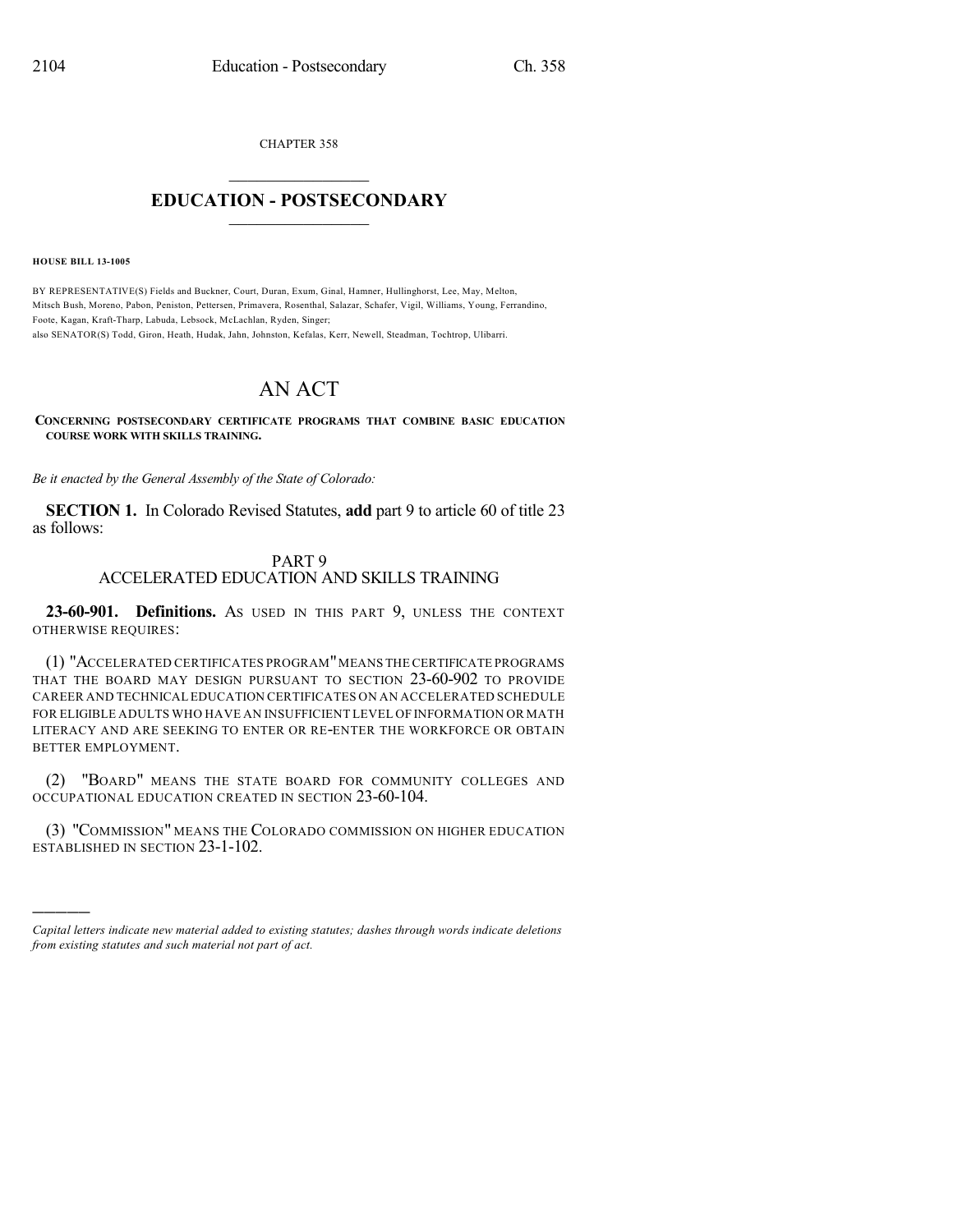(4) "ELIGIBLE ADULT" MEANS AN INDIVIDUAL WHO IS ELIGIBLE TO ENROLL IN AN ADULT EDUCATION PROGRAM BECAUSE THE INDIVIDUAL IS UNDEREMPLOYED OR UNEMPLOYED.

(5) "INFORMATION OR MATH LITERACY" MEANS AN INDIVIDUAL'S ABILITY TO USE APPROPRIATE MATHEMATICAL, LITERACY, OR TECHNICAL SKILLS FOR CAREER SUCCESS.

(6) "LOCAL DISTRICT JUNIOR COLLEGE" MEANS A JUNIOR COLLEGE OPERATING PURSUANT TO ARTICLE 71 OF THIS TITLE.

**23-60-902. Accelerated education and skills training - certificates.** (1) (a) THE BOARD MAY COLLABORATE WITH THE LOCAL DISTRICT JUNIOR COLLEGES, AREA VOCATIONAL SCHOOLS, THE UNIT WITHIN THE DEPARTMENT OF EDUCATION THAT WORKS WITH ADULT EDUCATION, AND LOCAL WORKFORCE DEVELOPMENT PROGRAMS TO DESIGN CERTIFICATE PROGRAMS THROUGH WHICH AN ELIGIBLE ADULT WHO HAS AN INSUFFICIENT LEVEL OF INFORMATION OR MATH LITERACY MAY OBTAIN A CAREER AND TECHNICAL EDUCATION CERTIFICATE ON AN ACCELERATED SCHEDULE TO ASSIST HIM OR HER IN ENTERING OR RE-ENTERING THE WORKFORCE OR IN OBTAINING BETTER EMPLOYMENT. EACH CERTIFICATE PROGRAM MUST CONSIST OF COURSES THAT INTEGRATE INFORMATION AND MATH LITERACY DEVELOPMENT PROGRAMS WITH CAREER AND TECHNICAL TRAINING. THE TIME REQUIRED TO COMPLETE A CERTIFICATE PROGRAM MUST NOT EXCEED TWELVE MONTHS.

(b) THE BOARD SHALL WORK WITH THE COMMUNITY COLLEGES, JUNIOR DISTRICT COLLEGES, AND AREA VOCATIONAL SCHOOLS TO DESIGN THE CAREER AND TECHNICAL TRAINING PORTION OF EACH CERTIFICATE PROGRAM.

(c) THE BOARD IS ENCOURAGED TO COLLABORATE WITH AND MAY ENTER INTO MEMORANDUMS OF UNDERSTANDINGWITH LOCAL DISTRICT JUNIOR COLLEGES,AREA VOCATIONAL SCHOOLS, THE UNIT WITHIN THE DEPARTMENT OF EDUCATION THAT WORKS WITH ADULT EDUCATION, LOCAL WORKFORCE DEVELOPMENT PROGRAMS, AND OTHER LOCAL ADULT EDUCATION PROVIDERS TO ENSURE THAT THE ACCELERATED CERTIFICATES PROGRAM CAN BE IMPLEMENTED LOCALLY.

(2) IN IMPLEMENTING THE ACCELERATED CERTIFICATES PROGRAM, THE BOARD MUST ENSURE THAT, AT A MINIMUM, THE PROGRAM:

(a) IS AVAILABLE TO ELIGIBLE ADULTS WHO ARE SEEKING TO ENTER OR RE-ENTER THE WORKFORCE OR OBTAIN BETTER EMPLOYMENT AND WHO MAY BENEFIT FROM INFORMATION OR MATH LITERACY DEVELOPMENT PROGRAMS, AS INDICATED BY THEIR SCORES ON THE BASIC SKILLS ASSESSMENTS IN ENGLISH AND MATHEMATICS ADOPTED BY THE COMMISSION PURSUANT TO SECTION 23-1-113.3OR BY A REFERRAL FROM A LOCAL ADULT EDUCATION PROGRAM OR A LOCAL WORKFORCE DEVELOPMENT PROGRAM;

(b) INCLUDES ONLY CAREER AND TECHNICAL CERTIFICATE PROGRAMS THAT A STUDENT CAN COMPLETE WITHIN TWELVE MONTHS; AND

(c) REQUIRES THAT EACH COURSE OFFERED THROUGH THE CERTIFICATE